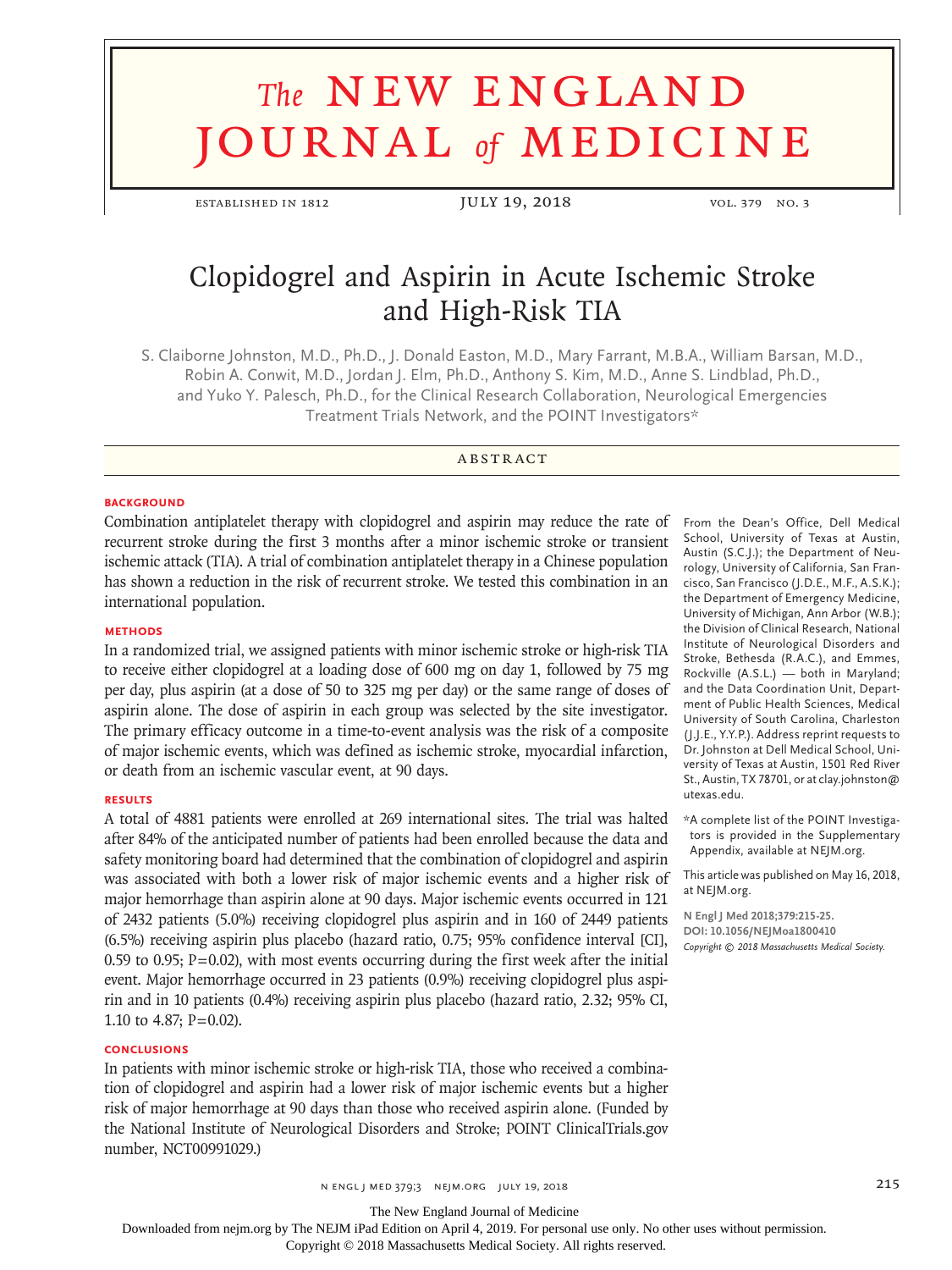THE RISK OF ISCHEMIC STROKE RANGES<br>
from 3 to 15% in the 90 days after a minor<br>
ischemic stroke or a transient ischemic<br>
attack (TIA).<sup>1-5</sup> In several trials, aspirin has been from 3 to 15% in the 90 days after a minor ischemic stroke or a transient ischemic shown to reduce the risk of recurrent stroke by approximately 20%.<sup>6-10</sup> Clopidogrel blocks platelet aggregation through the  $P2Y_{12}$ -receptor pathway, a mechanism that is synergistic with aspirin in platelet-aggregation assays. The combination of the two drugs has been more effective than aspirin alone in reducing the risk of ischemic events in patients with acute coronary syndromes.<sup>11</sup>

We conducted the Platelet-Oriented Inhibition in New TIA and Minor Ischemic Stroke (POINT) trial to evaluate clopidogrel plus aspirin, as compared with aspirin alone, in an international population of patients who had a minor ischemic stroke or TIA. The Clopidogrel in High-Risk Patients with Acute Nondisabling Cerebrovascular Events (CHANCE) trial, which was initiated after the POINT trial and was completed before the termination of the POINT trial, showed a 32% lower risk of stroke recurrence among Chinese patients who were treated within 24 hours after a minor ischemic stroke or TIA with a combination of clopidogrel and aspirin than among those who were treated with aspirin alone, with no increase in the risk of hemorrhagic complications.12 The restricted ethnic population and patterns of care in that trial limited the generalizability of the results, and the combination of clopidogrel and aspirin has not been recommended routinely in guidelines for the treatment of stroke.<sup>6,10</sup>

# METHODS

# **Trial Design and Oversight**

We enrolled patients in this randomized, doubleblind, placebo-controlled trial from May 28, 2010, to December 19, 2017, at 269 sites in 10 countries in North America, Europe, Australia, and New Zealand, with the majority of the patients (82.8%) enrolled in the United States. The trial was approved by the ethics committee at each participating site. The trial protocol is available with the full text of this article at NEJM.org, as is the Supplementary Appendix, which provides lists of trial committees, sites, and investigators. Details regarding the trial rationale, design, and methods have been described previously.13

An executive committee was responsible for the design, interpretation, and supervision of the trial, including the development of the protocol and protocol amendments. The trial was sponsored by the National Institute of Neurological Disorders and Stroke (NINDS). Sanofi provided the clopidogrel and matching placebo for 75% of the patients enrolled in the trial and provided comments on an earlier version of the manuscript. There was no other industry involvement in the trial and no confidentiality agreement between the authors and Sanofi. The authors vouch for the accuracy and completeness of the data and reporting of adverse events and for the adherence of the trial to the protocol.

An independent data and safety monitoring board provided recommendations to NINDS and guidance to the executive committee, along with monthly assessments of safety and study conduct and oversight of the interim analyses. The members of an independent clinical-event committee who were unaware of group assignments adjudicated primary and secondary efficacy outcomes and major and minor bleeding events.

# **Trial Population**

Patients who were at least 18 years of age were enrolled if they could undergo randomization within 12 hours after having an acute ischemic stroke with a score of 3 or less on the National Institutes of Health Stroke Scale (NIHSS) (scores range from 0 to 42, with higher scores indicating greater stroke severity) or a high-risk TIA with a score of 4 or more on the  $\mathrm{ABCD}^2$  scale<sup>14</sup> (which estimates the risk of recurrent stroke after a TIA on the basis of age, blood pressure, clinical features, duration of symptoms, and presence of diabetes; scores ranges from 0 to 7, with higher scores indicating a greater risk of stroke). They were also required to undergo computed tomography or magnetic resonance imaging to rule out intracranial bleeding or other conditions that could explain the neurologic symptoms or detect any contraindications to a trial treatment. Patients with TIA and minor, nondisabling ischemic stroke are generally not considered to be candidates for thrombolysis or endovascular therapy.10 Additional details regarding the inclusion and exclusion criteria are provided in the protocol.<sup>13</sup>

Patients were ineligible if the symptoms of the

The New England Journal of Medicine

Downloaded from nejm.org by The NEJM iPad Edition on April 4, 2019. For personal use only. No other uses without permission.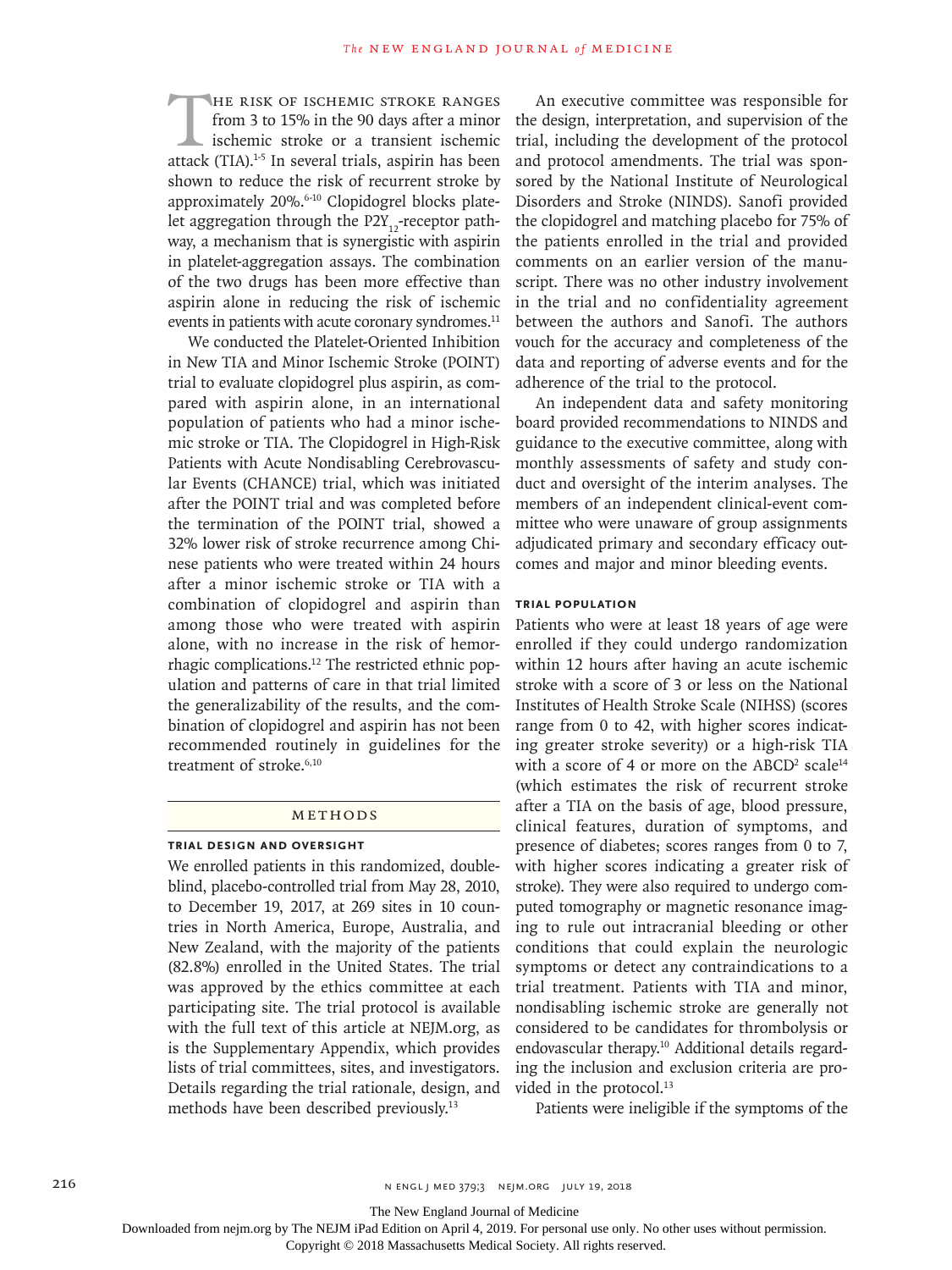initial TIA were limited to isolated numbness, isolated visual changes, or isolated dizziness or vertigo or if they had received any thrombolytic therapy within 1 week before the event. Patients were also ineligible if they were candidates for thrombolysis, endovascular therapy, or endarterectomy; had planned use of antiplatelet therapy or anticoagulation therapy (including those with presumed atrial fibrillation or cardiovascular disease, in whom anticoagulation would be indicated); had a contraindication to aspirin or clopidogrel; or had anticipated use of a nonsteroidal antiinflammatory drug for more than 7 days during the trial period. Written informed consent was required before the performance of any trial procedure.

# **Trial Treatments**

Patients were randomly assigned in a 1:1 ratio to receive either clopidogrel plus aspirin or placebo plus aspirin, with stratification according to trial site, with the use of an interactive Web-based system. Patients in the group receiving clopidogrel plus aspirin were given a 600-mg loading dose of clopidogrel, followed by 75 mg per day from day 2 to day 90, and a dose of open-label aspirin that ranged from 50 mg to 325 mg per day. Patients in the aspirin-only group received placebo that matched the appearance and taste of the clopidogrel tablets and the same range of aspirin doses. In the two groups, the dose of aspirin was selected by the treating physician. A dose of 162 mg daily for 5 days followed by 81 mg daily was recommended, consistent with guidelines.6,10 The first dose of trial medication was to be given as soon after randomization as possible. Patients were to be followed for 90 days (with a window of ±14 days) after randomization.

# **Outcomes**

The primary outcome was the risk of a composite of ischemic stroke, myocardial infarction, or death from ischemic vascular causes (major ischemic events) on the basis of standard definitions.13 The primary safety outcome was the risk of major hemorrhage, which was defined as symptomatic intracranial hemorrhage, intraocular bleeding causing vision loss, transfusion of 2 or more units of red cells or an equivalent amount of whole blood, hospitalization or prolongation of an existing hospitalization, or death due to hemorrhage.15,16

Key secondary efficacy end points were each component of the primary efficacy outcome, a composite of the primary efficacy outcome and major hemorrhage, and the total number of ischemic and hemorrhagic strokes. Secondary safety outcomes included hemorrhagic stroke, symptomatic intracerebral hemorrhage, other symptomatic intracranial hemorrhage, major hemorrhage other than intracranial hemorrhage, minor hemorrhage that included asymptomatic intracranial hemorrhage, and death from any cause.13 Additional prespecified secondary and tertiary outcomes are provided in the statistical analysis plan in the Supplementary Appendix.

#### **Statistical Analysis**

We determined that a sample of 4150 patients would provide the trial with a power of 90% to detect a hazard ratio of 0.75 with a two-sided alpha level of 0.05 on the basis of an event rate of 15% in the aspirin-only group. The sample was inflated to account for two interim analyses of the primary efficacy outcome with the use of an O'Brien–Fleming spending function. The spending-function approach allowed for additional efficacy interim analyses to be conducted at the request of the data and safety monitoring board while maintaining the type I error rate. On the basis of the observed event rate in the aspirin-only group at the first interim analysis, the sample was increased to 5840 patients to provide the trial with a power of 80% with other variables remaining unchanged in the calculation.

We performed the analyses according to the intention-to-treat principle, using adjudicated outcomes and data from all the patients who had undergone randomization. Data for patients who did not have a 90-day assessment were censored on the 7-day assessment date, on the date of an event, or on the date of death, whichever came later. We performed a secondary, as-treated analysis of the primary outcome that included patients who had received at least one dose of a trial regimen, with data censored 1 day after permanent discontinuation of trial medication.

We used the log-rank test to compare the time from randomization to the first occurrence of any given end point and a Cox proportionalhazards model to estimate the hazard ratio and 95% confidence intervals. There was no adjustment for baseline covariates or for the aspirin

n engl j med 379;3 nejm.org July 19, 2018 217

The New England Journal of Medicine

Downloaded from nejm.org by The NEJM iPad Edition on April 4, 2019. For personal use only. No other uses without permission.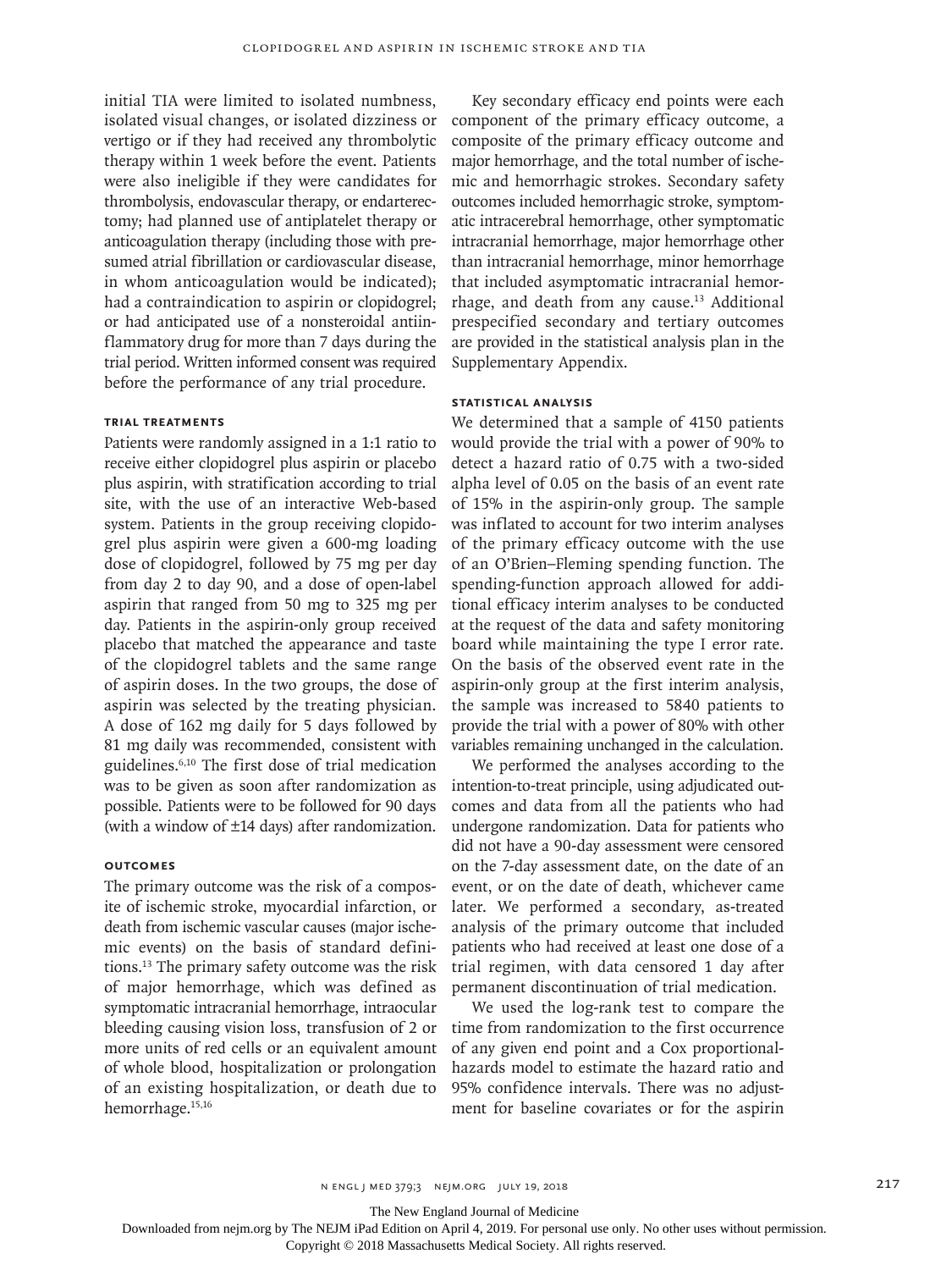

#### **Figure 1. Enrollment and Outcomes (Intention-to-Treat Analysis).**

Patients who discontinued a trial drug were included in the intention-to-treat analysis, as were patients who withdrew consent or were lost to follow-up. In the as-treated analysis, data for patients who received a trial drug were censored at the time of discontinuation.

> dose in the primary efficacy or safety analyses. Interactions between treatment assignment and prespecified subgroups were evaluated in the Cox model. A P value for interaction of less than 0.05 was considered to indicate statistical significance. We used a Cox model stratified according to time point to perform a secondary analysis of the primary efficacy and primary safety outcomes comparing the treatment effect during four time periods: days 0 to 7 versus days 8 to 90 and days 0 to 30 versus days 31 to 90. Secondary efficacy outcome analyses were not adjusted for multiple comparisons and are considered to be exploratory. A post hoc Bonferroni calcula

tion was made for reference purposes to derive an adjusted threshold for P values to account for multiple comparisons of secondary outcomes.

#### **RESULTS**

#### **Trial Discontinuation**

In August 2017, the prespecified boundary for a safety signal of major hemorrhage was exceeded. Because of the small number of patients with hemorrhage, it was decided to follow these events until a planned meeting of the data and safety monitoring board in December 2017. At that meeting, the board recommended halting enrollment to the trial because of confirmation of a significant excess in the number of patients with major hemorrhage in the combined antiplatelet group, and a planned analysis determined that a treatment effect had crossed the significance boundary for efficacy. A summary of the board's decision to halt the trial early is provided in the Supplementary Appendix.

# **Patients**

At the time that the trial was halted, 4881 patients had been enrolled, which represented 83.6% of the anticipated number of patients. Of these patients, 4782 (98.0%) had been followed for at least 7 days, and 4557 (93.4%) had completed the 90-day trial visit or had died (Fig. 1). Discontinuation of a trial medication occurred in 29.6% of the patients in the group receiving clopidogrel plus aspirin and in 27.5% of those receiving aspirin alone; rates of withdrawal from the trial or loss to follow-up were 6.4% in the group receiving clopidogrel plus aspirin and 6.8% in the aspirin group. There were no significant differences in the baseline characteristics between the two groups (Table 1, and Table S5 in the Supplementary Appendix).

#### **Primary and Secondary Efficacy Outcomes**

The composite primary efficacy outcome occurred in 121 patients (5.0%) receiving clopidogrel plus aspirin and in 160 patients (6.5%) receiving aspirin alone (hazard ratio, 0.75; 95% confidence interval [CI],  $0.59$  to  $0.95$ ;  $P=0.02$ ) (Table 2 and Fig. 2A). The secondary outcome of ischemic stroke occurred in 112 patients (4.6%) receiving

The New England Journal of Medicine

Downloaded from nejm.org by The NEJM iPad Edition on April 4, 2019. For personal use only. No other uses without permission.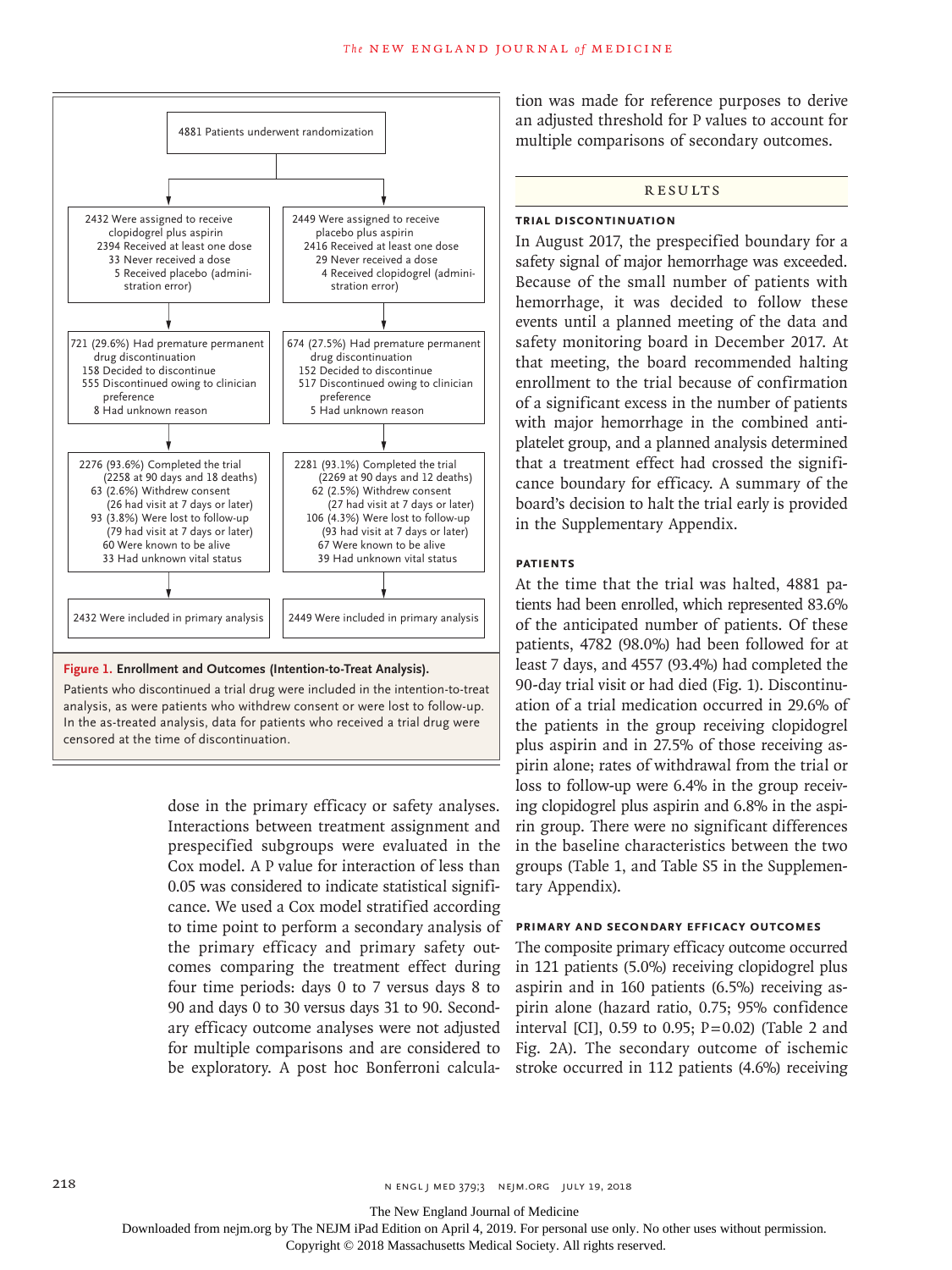| Table 1. Characteristics of the Patients at Baseline.* |                                          |                         |  |  |  |  |
|--------------------------------------------------------|------------------------------------------|-------------------------|--|--|--|--|
| Characteristic                                         | Clopidogrel plus Aspirin<br>$(N = 2432)$ | Aspirin<br>$(N = 2449)$ |  |  |  |  |
| Median age (IQR) - yr                                  | 65.0 (55.0-74.0)                         | 65.0 (56.0-74.0)        |  |  |  |  |
| Female sex - no. (%)                                   | 1097 (45.1)                              | 1098 (44.8)             |  |  |  |  |
| Race - no./total no. (%) <sup>+</sup>                  |                                          |                         |  |  |  |  |
| White                                                  | 1774/2360 (75.2)                         | 1781/2378 (74.9)        |  |  |  |  |
| <b>Black</b>                                           | 473/2360 (20.0)                          | 493/2378 (20.7)         |  |  |  |  |
| Asian                                                  | 77/2360 (3.3)                            | 67/2378 (2.8)           |  |  |  |  |
| Other                                                  | 36/2360 (1.5)                            | 37/2378 (1.6)           |  |  |  |  |
| Hispanic ethnic group - no./total no. (%) <sup>+</sup> | 144/2320 (6.2)                           | 146/2328 (6.3)          |  |  |  |  |
| Region — no. $(\%)$                                    |                                          |                         |  |  |  |  |
| <b>United States</b>                                   | 2014 (82.8)                              | 2029 (82.9)             |  |  |  |  |
| Other countries                                        | 418 (17.2)                               | 420(17.1)               |  |  |  |  |
| Medical history - no./total no. (%)                    |                                          |                         |  |  |  |  |
| Ischemic heart disease                                 | 257/2426 (10.6)                          | 240/2443 (9.8)          |  |  |  |  |
| Hypertension                                           | 1693/2423 (69.9)                         | 1680/2437 (68.9)        |  |  |  |  |
| Diabetes mellitus                                      | 678/2425 (28.0)                          | 662/2447 (27.1)         |  |  |  |  |
| Medication use at presentation - no. (%)               |                                          |                         |  |  |  |  |
| Aspirin                                                | 1417 (58.3)                              | 1397 (57.0)             |  |  |  |  |
| Clopidogrel                                            | 48 (2.0)                                 | 42(1.7)                 |  |  |  |  |
| Time from presentation to randomization                |                                          |                         |  |  |  |  |
| Mean time $(\pm SD)$ — hr                              | $7.4 \pm 3.0$                            | $7.3 \pm 2.9$           |  |  |  |  |
| Interval - no./total no. (%)                           |                                          |                         |  |  |  |  |
| $<$ 6 hr                                               | 755/2431 (31.1)                          | 789/2449 (32.2)         |  |  |  |  |
| $\geq 6$ hr                                            | 1676/2431 (68.9)                         | 1660/2449 (67.8)        |  |  |  |  |
| Qualifying event - no. (%)                             |                                          |                         |  |  |  |  |
| <b>TIA</b>                                             | 1056(43.4)                               | 1052 (43.0)             |  |  |  |  |
| Ischemic stroke                                        | 1376 (56.6)                              | 1397 (57.0)             |  |  |  |  |
| Median qualifying neurologic score (IQR)               |                                          |                         |  |  |  |  |
| ABCD <sup>2</sup> for TIA <sup>+</sup>                 | $5.0(4.0-6.0)$                           | $5.0(4.0-5.0)$          |  |  |  |  |
| NIHSS for ischemic strokes                             | $2.0(1.0-2.0)$                           | $2.0(1.0-2.0)$          |  |  |  |  |

\* There were no significant differences in baseline characteristics between the two groups. IQR denotes interquartile range, and TIA transient ischemic attack.

† Race or ethnic group was determined by the investigator. Hispanic ethnic group was assessed only in patients in the United States; the denominator excludes 233 patients for whom Hispanic status was unknown.

‡ Among patients with TIA, the qualifying score was 4 or more on the ABCD2 scale, which ranges from 0 to 7, with higher scores indicating a greater risk of stroke. The scale is used to estimate the risk of recurrent stroke after a TIA on the basis of age, blood pressure, clinical features, duration of symptoms, and presence of diabetes. Scores were available for 2104 of the 2108 patients with TIA (1055 patients in the clopidogrel group and 1049 in the aspirin group).

§ Among patients with ischemic stroke, the qualifying score was 3 or less on the National Institutes of Health Stroke Scale (NIHSS), which ranges from 0 to 42, with higher scores indicating a greater stroke severity. Scores were available for 2750 of the 2773 patients with ischemic stroke (1365 patients in the clopidogrel group and 1385 in the aspirin group).

The New England Journal of Medicine

Downloaded from nejm.org by The NEJM iPad Edition on April 4, 2019. For personal use only. No other uses without permission.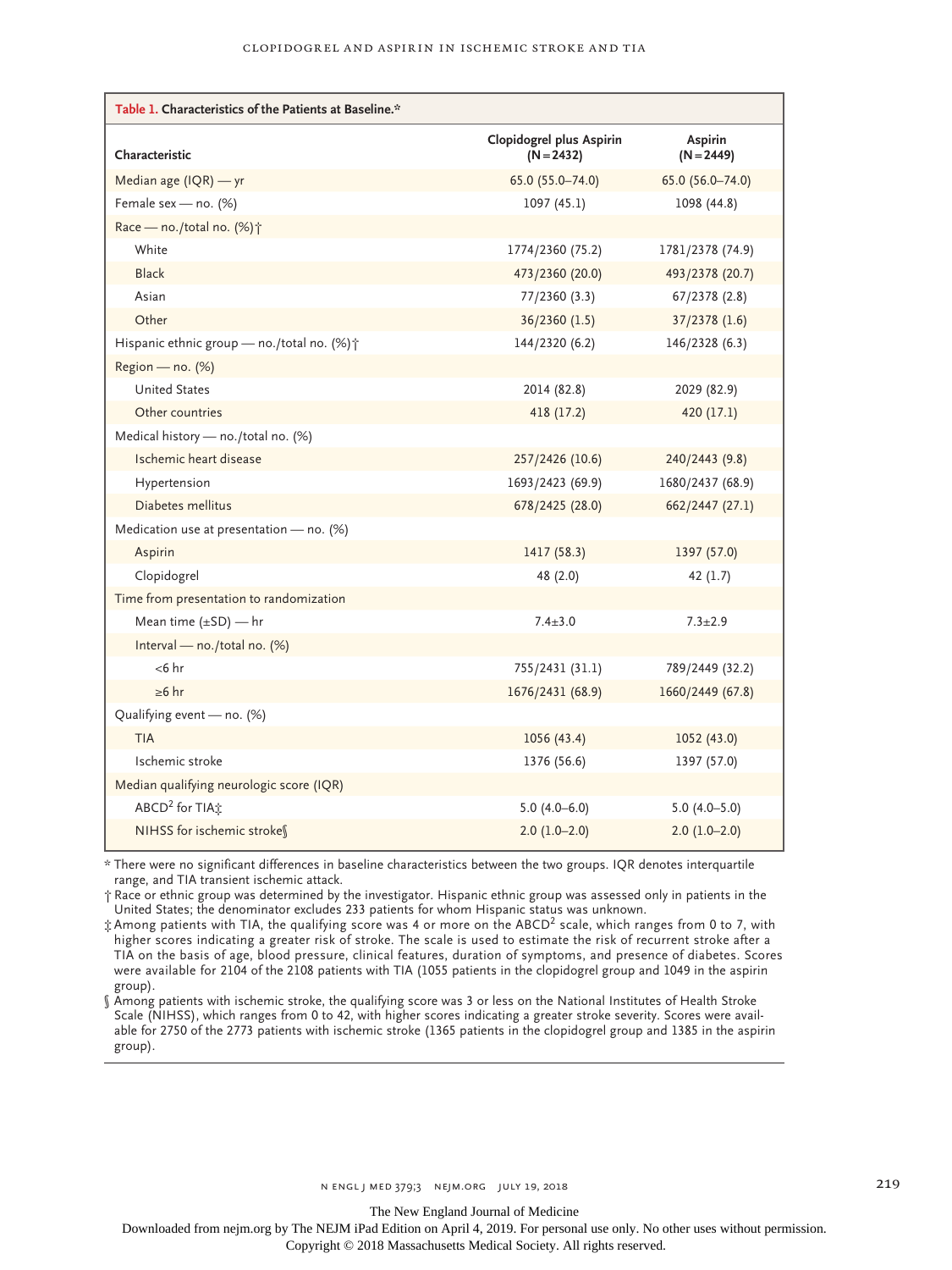| Table 2. Efficacy and Safety Outcomes.                                                                           |                                             |                         |                                 |         |  |  |  |  |  |
|------------------------------------------------------------------------------------------------------------------|---------------------------------------------|-------------------------|---------------------------------|---------|--|--|--|--|--|
| Outcome                                                                                                          | Clopidogrel<br>plus Aspirin<br>$(N = 2432)$ | Aspirin<br>$(N = 2449)$ | <b>Hazard Ratio</b><br>(95% CI) | P Value |  |  |  |  |  |
|                                                                                                                  | number (percent)                            |                         |                                 |         |  |  |  |  |  |
| Primary efficacy outcome                                                                                         |                                             |                         |                                 |         |  |  |  |  |  |
| Composite of ischemic stroke, myocardial infarction, or<br>death from ischemic vascular causes                   | 121(5.0)                                    | 160(6.5)                | $0.75(0.59 - 0.95)$             | 0.02    |  |  |  |  |  |
| <b>Secondary efficacy outcomes</b>                                                                               |                                             |                         |                                 |         |  |  |  |  |  |
| Ischemic stroke                                                                                                  | 112(4.6)                                    | 155(6.3)                | $0.72(0.56 - 0.92)$             | $0.01*$ |  |  |  |  |  |
| Myocardial infarction                                                                                            | 10(0.4)                                     | 7(0.3)                  | $1.44(0.55 - 3.78)$             | $0.46*$ |  |  |  |  |  |
| Death from ischemic vascular causes                                                                              | 6(0.2)                                      | 4(0.2)                  | $1.51(0.43 - 5.35)$             | $0.52*$ |  |  |  |  |  |
| Ischemic or hemorrhagic stroke                                                                                   | 116(4.8)                                    | 156(6.4)                | $0.74(0.58 - 0.94)$             | $0.01*$ |  |  |  |  |  |
| Composite of ischemic stroke, myocardial infarction, death<br>from ischemic vascular causes, or major hemorrhage | 141(5.8)                                    | 167(6.8)                | $0.84(0.67-1.05)$               | $0.13*$ |  |  |  |  |  |
| Primary safety outcome                                                                                           |                                             |                         |                                 |         |  |  |  |  |  |
| Major hemorrhage                                                                                                 | 23(0.9)                                     | 10(0.4)                 | $2.32(1.10-4.87)$               | 0.02    |  |  |  |  |  |
| Other safety outcomes                                                                                            |                                             |                         |                                 |         |  |  |  |  |  |
| Hemorrhagic stroke                                                                                               | 5(0.2)                                      | 3(0.1)                  | $1.68(0.40 - 7.03)$             | 0.47    |  |  |  |  |  |
| Symptomatic intracerebral hemorrhage                                                                             | 2(0.1)                                      | 2(0.1)                  | $1.01(0.14 - 7.14)$             | 0.99    |  |  |  |  |  |
| Other symptomatic intracranial hemorrhage                                                                        | 2(0.1)                                      | $\mathbf{0}$            |                                 | 0.16    |  |  |  |  |  |
| Major hemorrhage other than intracranial hemorrhage                                                              | 17(0.7)                                     | 7(0.3)                  | $2.45(1.01 - 5.90)$             | 0.04    |  |  |  |  |  |
| Minor hemorrhage                                                                                                 | 40(1.6)                                     | 13(0.5)                 | $3.12(1.67 - 5.83)$             | < 0.001 |  |  |  |  |  |
| Death from any cause                                                                                             | 18(0.7)                                     | 12(0.5)                 | $1.51(0.73 - 3.13)$             | 0.27    |  |  |  |  |  |

\* Post hoc correction for multiple testing of five secondary end points by the Bonferroni method resulted in a P value of 0.01 to indicate a significant difference between groups.

> clopidogrel plus aspirin and in 155 patients (6.3%) receiving aspirin alone (hazard ratio, 0.72; 95% CI, 0.56 to 0.92; P=0.01). Except for stroke, there were no significant differences between treatment groups in the other components of the composite primary efficacy outcome (Table 2). The risk of total ischemic or hemorrhagic stroke was lower with clopidogrel plus aspirin than with aspirin alone (hazard ratio, 0.74; 95% CI, 0.58 to 0.94;  $P = 0.01$ ). A post hoc Bonferroni-corrected P value that incorporates five main secondary outcome comparisons is shown in Table 2 for reference.

> There were no significant treatment-by-subgroup interactions in prespecified subgroups, but the number of patients with available data for analysis limited the power to determine interactions (Fig. 3). There was no difference in treatment effect according to the predominant daily aspirin dose received during the trial period.

The proportional-hazard assumption of the treatment effect over a period of 90 days did not hold for the primary efficacy outcome. In a secondary analysis of the treatment effect according to time period, the benefit of clopidogrel plus aspirin was greater in the first 7 days and in the first 30 days than at 90 days ( $P=0.04$  for days 0 to 7 and  $P=0.02$  for days 0 to 30), whereas the risk of hemorrhage with clopidogrel plus aspirin versus aspirin alone was greater during the period from 8 to 90 days than during the first 7 days ( $P = 0.04$  for days 8 to 90 and  $P = 0.34$  for days 0 to 7) (Table S4 in the Supplementary Appendix).

The outcome of ischemic stroke, myocardial infarction, death from ischemic vascular causes, or major hemorrhage occurred in 141 patients (5.8%) receiving clopidogrel plus aspirin and in 167 patients (6.8%) receiving aspirin alone (hazard ratio, 0.84; 95% CI, 0.67 to 1.05; P=0.13). Addi-

220 **n ENGL J MED 379;3** NEJM.ORG JULY 19, 2018

The New England Journal of Medicine

Downloaded from nejm.org by The NEJM iPad Edition on April 4, 2019. For personal use only. No other uses without permission.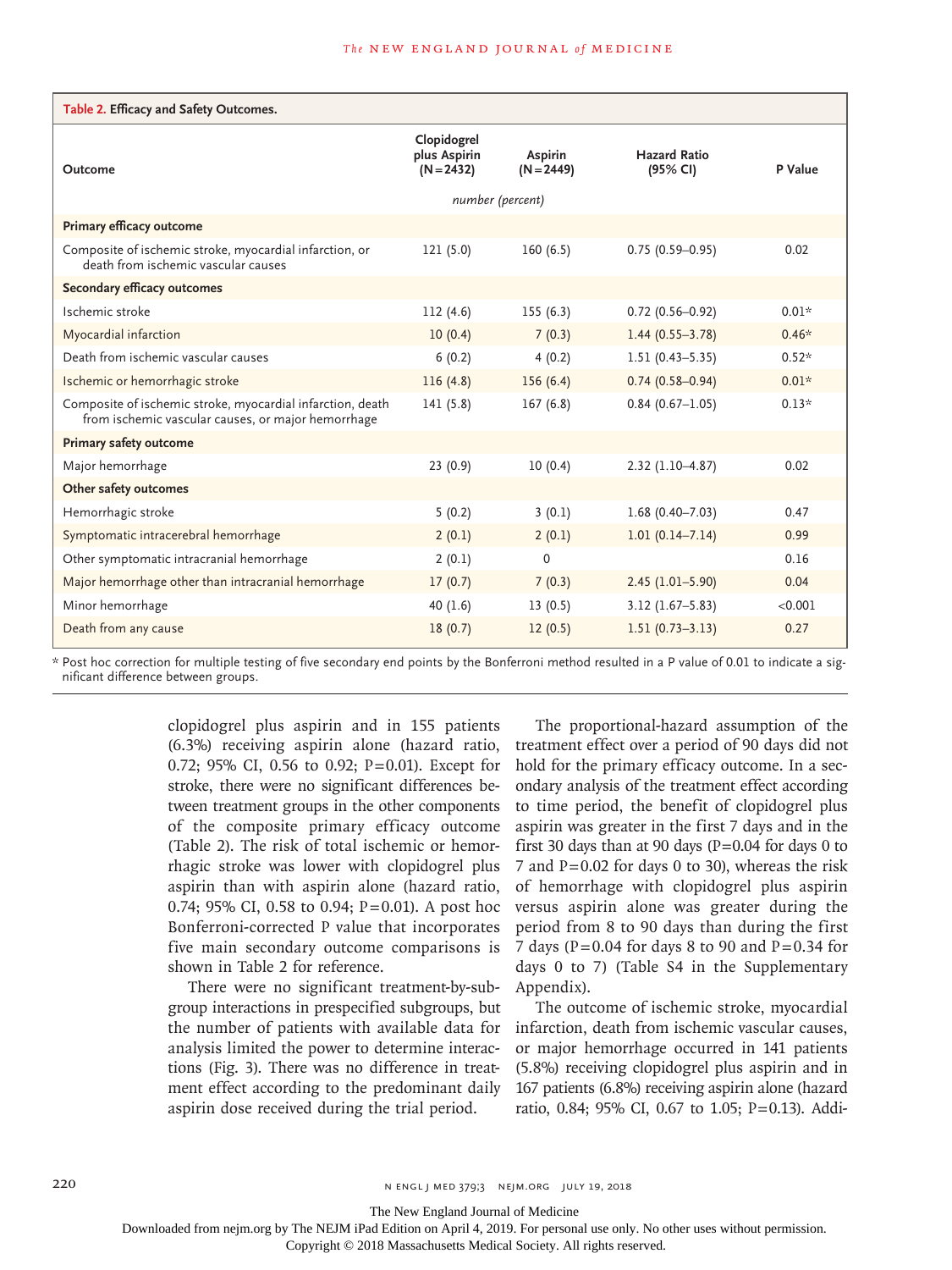

Shown are the percentages of patients with the primary efficacy outcome (a composite of ischemic stroke, myocardial infarction, or death from ischemic vascular causes) (Panel A) and the primary safety outcome of major hemor-<br>rhage (Panel B). Inset graphs show the same data on an expanded y axis.

n engl j med 379;3 nejm.org July 19, 2018 221

The New England Journal of Medicine

Downloaded from nejm.org by The NEJM iPad Edition on April 4, 2019. For personal use only. No other uses without permission.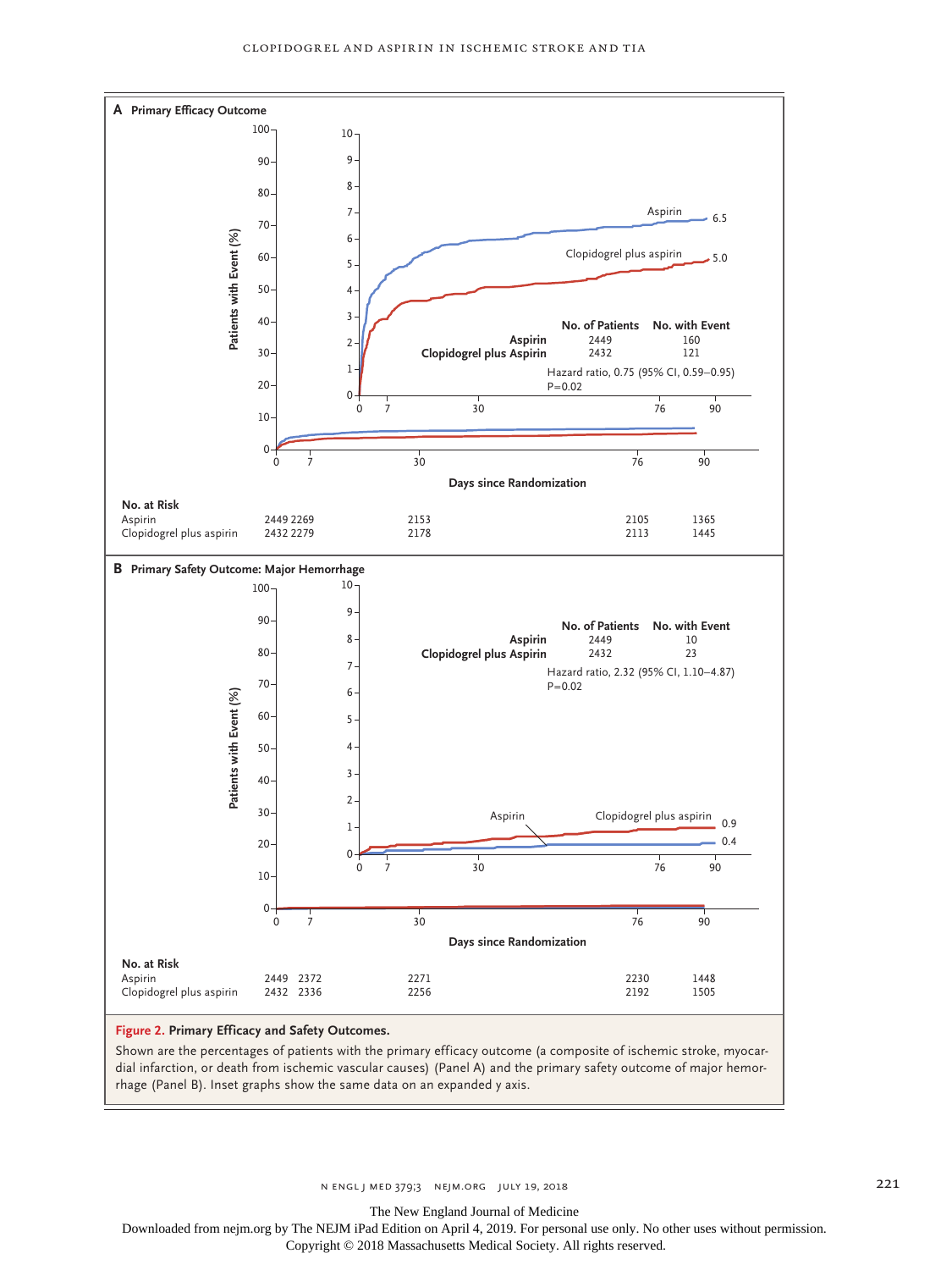#### **The NEW ENGLAND JOURNAL of MEDICINE**

| Subgroup                    | No. of<br><b>Patients</b> | Clopidogrel<br>plus Aspirin    | Aspirin    | Hazard Ratio (95% CI)                                    | P Value for<br>Interaction |
|-----------------------------|---------------------------|--------------------------------|------------|----------------------------------------------------------|----------------------------|
|                             |                           | no. of patients with event (%) |            |                                                          |                            |
| Overall                     | 4881                      | 121 (5.0)                      | 160(6.5)   | $0.75(0.59 - 0.95)$<br>⊢∎⊣                               |                            |
| Age                         |                           |                                |            |                                                          | 0.64                       |
| $<$ 65 yr                   | 2426                      | 57(4.7)                        | 81(6.6)    | $0.71(0.51 - 1.00)$                                      |                            |
| $\geq 65$ yr                | 2455                      | 64 (5.2)                       | 79 (6.4)   | $0.80(0.57 - 1.11)$                                      |                            |
| Sex                         |                           |                                |            |                                                          | 0.64                       |
| Female                      | 2195                      | 53 (4.8)                       | 74 (6.7)   | $0.71(0.50 - 1.01)$                                      |                            |
| Male                        | 2686                      | 68 (5.1)                       | 86 (6.4)   | $0.79(0.58 - 1.09)$                                      |                            |
| Race                        |                           |                                |            |                                                          | 0.32                       |
| Asian                       | 144                       | 2(2.6)                         | 3(4.5)     | $0.59(0.10-3.51)$                                        |                            |
| Black                       | 966                       | 30(6.3)                        | 52 (10.5)  | $0.58(0.37 - 0.91)$                                      |                            |
| White                       | 3555                      | 86 (4.8)                       | 97 (5.4)   | $0.88(0.66 - 1.18)$<br>÷                                 |                            |
| Other or unknown            | 216                       | 3(2.8)                         | 8(7.4)     | $0.38(0.10 - 1.42)$                                      |                            |
| Region                      |                           |                                |            |                                                          | 0.89                       |
| <b>United States</b>        | 4043                      | 103(5.1)                       | 137(6.8)   | $0.75(0.58 - 0.97)$                                      |                            |
| Other countries             | 838                       | 18(4.3)                        | 23 (5.5)   | $0.78(0.42 - 1.45)$                                      |                            |
| Diagnosis of index event    |                           |                                |            |                                                          | 0.46                       |
| TIA                         | 2108                      | 43 $(4.1)$                     | 50 $(4.8)$ | $0.85(0.57 - 1.28)$                                      |                            |
| Minor stroke                | 2773                      | 78 (5.7)                       | 110(7.9)   | $0.71(0.53 - 0.95)$<br>$\overline{\phantom{a}}$          |                            |
| Time to randomization       |                           |                                |            |                                                          | 0.49                       |
| $< 6$ hr                    | 1544                      | 40 (5.3)                       | 49 (6.2)   | $0.85(0.56 - 1.29)$<br>٠<br>┥                            |                            |
| $\geq 6$ hr                 | 3336                      | 81(4.8)                        | 111(6.7)   | $0.71(0.53 - 0.95)$                                      |                            |
| New infarct on CT or MRI    |                           |                                |            |                                                          | 0.23                       |
| No                          | 3464                      | 70 (4.1)                       | 83(4.8)    | $0.85(0.62 - 1.17)$<br>-9                                |                            |
| Yes                         | 1417                      | 51(7.2)                        | 77 (10.9)  | $0.64(0.45 - 0.91)$<br>Н<br>۰                            |                            |
| <b>Baseline NIHSS score</b> |                           |                                |            |                                                          | 0.66                       |
| $0$ or $1$                  | 1300                      | 28 (4.4)                       | 46 (6.9)   | $0.64(0.40 - 1.02)$                                      |                            |
| $2$ or $3$                  | 1444                      | 48 (6.6)                       | 63(8.8)    | $0.73$ (0.50-1.06)                                       |                            |
| ABCD2 score                 |                           |                                |            |                                                          | 0.08                       |
| $\leq 5$                    | 1570                      | 33(4.2)                        | 31(3.9)    | $1.08(0.66 - 1.77)$                                      |                            |
| >5                          | 534                       | 10(3.6)                        | 19 (7.4)   | $0.48(0.22 - 1.04)$<br>Ł                                 |                            |
| Hypertension                |                           |                                |            |                                                          | 0.74                       |
| No                          | 1487                      | 25(3.4)                        | 32(4.2)    | $0.80(0.48 - 1.36)$                                      |                            |
| Yes                         | 3373                      | 95 (5.6)                       | 128 (7.6)  | $0.73$ $(0.56 - 0.95)$                                   |                            |
| Previous aspirin therapy    |                           |                                |            |                                                          | 0.71                       |
| No                          | 2067                      | 48 (4.7)                       | 62(5.9)    | $0.79(0.55 - 1.16)$                                      |                            |
| Yes                         | 2814                      | 73 (5.2)                       | 98 (7.0)   | $0.73$ (0.54-0.98)                                       |                            |
| Previous statin therapy     |                           |                                |            |                                                          | 0.72                       |
| No                          | 2991                      | 77(5.2)                        | 107(7.1)   | $0.73$ (0.55-0.98)                                       |                            |
| Yes                         | 1890                      | 44 (4.6)                       | 53 (5.7)   | $0.80(0.54 - 1.20)$                                      |                            |
| Aspirin dose during trial   |                           |                                |            |                                                          | 0.54                       |
| 0 <sub>mg</sub>             | 193                       | 7(7.0)                         | 11(11.8)   | $0.54(0.21 - 1.39)$                                      |                            |
| $1-81$ mg                   | 3012                      | 61(4.1)                        | 86(5.7)    | $0.70(0.51 - 0.97)$                                      |                            |
| $82 - 100$ mg               | 423                       | 12(5.6)                        | 9(4.3)     | $1.30(0.55 - 3.08)$                                      |                            |
| $>100$ mg                   | 1131                      | 37(6.6)                        | 50 (8.7)   | $0.76$ (0.49-1.16)                                       |                            |
|                             |                           |                                |            | 0.1<br>0.5<br>1.0<br>2.0<br>4.0                          |                            |
|                             |                           |                                |            |                                                          |                            |
|                             |                           |                                |            | Clopidogrel plus Aspirin Better<br><b>Aspirin Better</b> |                            |

#### **Figure 3. Primary Efficacy Outcome, According to Predefined Subgroup.**

Race was determined by the investigator. Among patients with ischemic stroke, the qualifying score for participation in the trial was 3 or less on the National Institutes of Health Stroke Scale (NIHSS), which ranges from 0 to 42, with higher scores indicating greater stroke severity. The NIHSS score was missing at baseline for 23 patients, and 6 patients had an NIHSS score above 3 and were excluded from the subgroup analysis of NIHSS score (score of 0 or 1 vs. score of 2 or 3). Among patients with transient ischemic attack (TIA), the qualifying score was 4 or more on the ABCD<sup>2</sup> scale, which is used to estimate the risk of recurrent stroke on the basis of age, blood pressure, clinical features, duration of symptoms, and presence of diabetes, with scores ranging from 0 to 7, with higher scores indicating a greater risk of stroke. CT denotes computed tomography, and MRI magnetic resonance imaging.

The New England Journal of Medicine

Downloaded from nejm.org by The NEJM iPad Edition on April 4, 2019. For personal use only. No other uses without permission.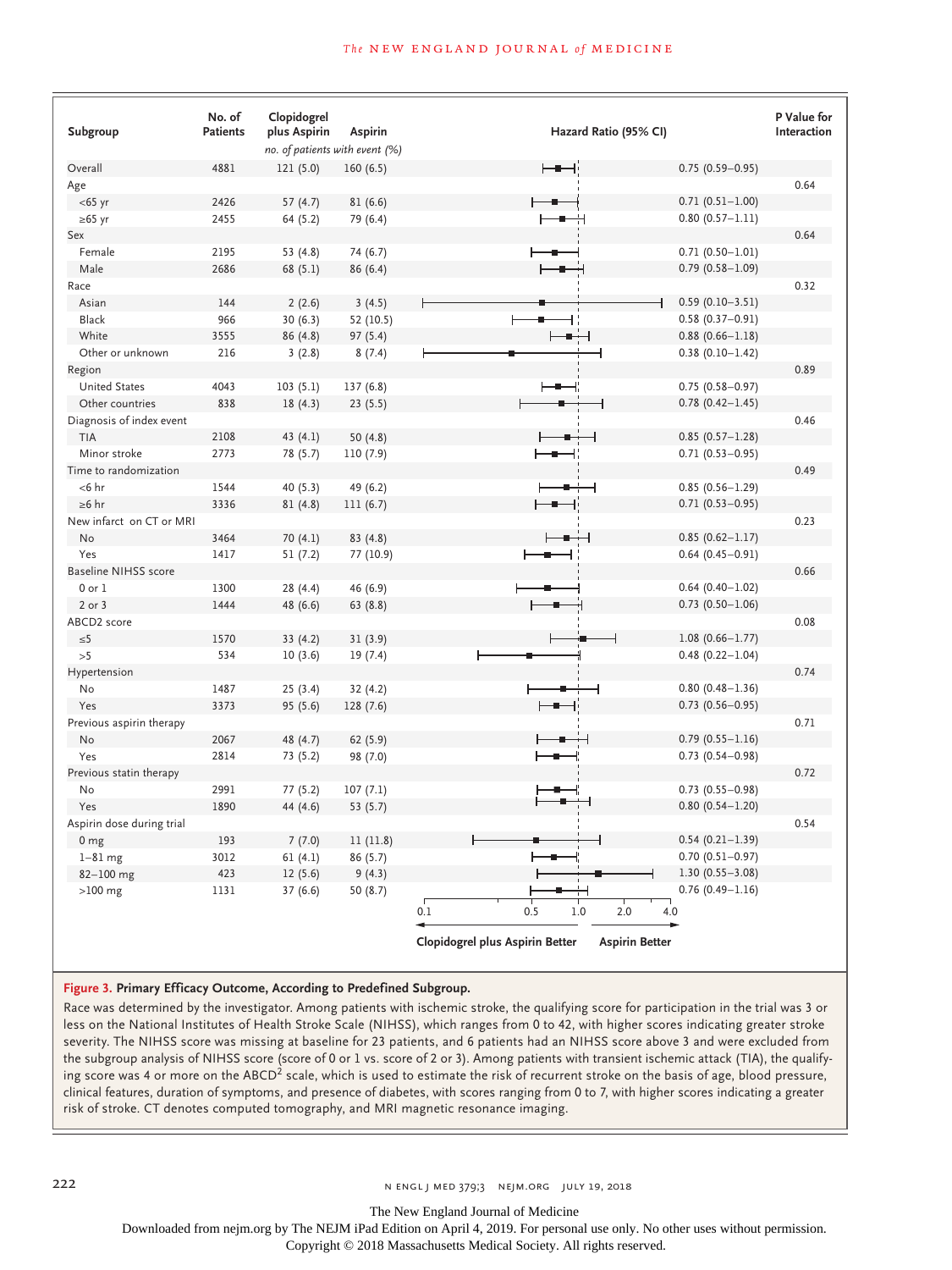tional secondary and tertiary analyses are shown in Table S6 in the Supplementary Appendix.

#### Discussion

### **Primary and Secondary Safety Outcomes**

The primary safety outcome of major hemorrhage occurred in 23 of 2432 patients (0.9%) receiving clopidogrel plus aspirin and in 10 of 2449 patients (0.4%) receiving aspirin alone (hazard ratio, 2.32; 95% CI, 1.10 to 4.87; P=0.02) (Table 2 and Fig. 2B). In analyses of secondary safety outcomes, there were no significant differences between groups in the rates of hemorrhagic stroke, symptomatic intracerebral hemorrhage, or other symptomatic intracranial hemorrhage considered separately (Table 2). Death from hemorrhagic vascular causes occurred in 3 patients receiving clopidogrel plus aspirin and in 2 patients receiving aspirin alone (0.1% in each group). Nonfatal, nonintracranial hemorrhage accounted for most of the major hemorrhages (16 in patients receiving clopidogrel plus aspirin and 7 in those receiving aspirin alone). Minor hemorrhage occurred in 40 patients (1.6%) receiving clopidogrel plus aspirin and in 13 (0.5%) receiving aspirin alone (hazard ratio, 3.12; 95% CI, 1.67 to 5.83;  $P = 0.002$ ).

Serious adverse events other than components of the primary efficacy outcome were similar in the two groups, except that more patients receiving clopidogrel plus aspirin had events included in the *Medical Dictionary for Regulatory Activities*, version 15, coding designation "general disorders and administration-site conditions" (e.g., fever, fatigue, and edema) than those receiving aspirin alone (19 vs. 5,  $P = 0.004$ ) (Tables S1 and S2 in the Supplementary Appendix). Reasons for early discontinuation of a trial drug are provided in Table S3 in the Supplementary Appendix.

# **As-Treated Analyses**

In the as-treated analysis, major ischemic events occurred in 102 of 2398 patients (4.3%) treated with clopidogrel plus aspirin and in 141 of 2421 patients (5.8%) treated with aspirin alone (hazard ratio, 0.73; 95% CI, 0.56 to 0.94; P=0.01). Major hemorrhage occurred in 21 patients (0.9%) treated with clopidogrel plus aspirin and in 6 patients (0.2%) treated with aspirin alone (hazard ratio, 3.57; 95% CI, 1.44 to 8.85; P=0.003). Data regarding outcomes and adverse events in the as-treated population are provided in Tables S2 and S6 in the Supplementary Appendix.

In this international, multicenter, randomized trial, we found that patients with minor ischemic stroke or high-risk TIA who received a combination of clopidogrel and aspirin had a lower risk of major ischemic events but a higher risk of major and minor hemorrhage than did those receiving aspirin alone. Ischemic stroke accounted for most of the composite events of the primary efficacy outcome, and the effect of dual antiplatelet treatment was attributable to a reduction in the rate of these strokes. It is not possible to make direct comparisons between clinical and safety outcomes because disability due to each of the outcomes cannot be ascertained, but we estimate that for every 1000 patients who are treated with clopidogrel plus aspirin during a period of 90 days, such treatment would prevent approximately 15 ischemic events and would cause 5 major hemorrhages.

The results of our trial broaden the results of the CHANCE trial involving Chinese patients to more diverse populations and care settings.<sup>12</sup> In the CHANCE trial, there was a rate of moderateto-severe bleeding of 0.3% in both the combinedantiplatelet group and the aspirin group. The results in the two trials apply to patients with stroke who were not appropriate candidates for anticoagulation, which thereby excluded those with stroke caused by presumed cardioembolism and those who were not candidates for treatment by intravenous thrombolysis or endovascular thrombectomy because their strokes were too mild to justify the use of these two treatments. The CHANCE trial tested a different combination of clopidogrel and aspirin than was used in our trial (two medications combined for the first 21 days, followed by clopidogrel alone with an initial loading dose of 300 mg, as compared with 600 mg of clopidogrel, followed by 75 mg per day, for the duration of our trial).12 The smaller loading dose or limited duration of combined clopidogrel plus aspirin may have reduced the risk of hemorrhage in the CHANCE trial, a hypothesis that is consistent with our finding that the benefit of clopidogrel plus aspirin was concentrated in the first month of the trial, whereas the risk of hemorrhage remained relatively constant throughout the trial. In addition, polymorphisms in the gene encoding CYP2C19 that are associated with incomplete metabolism

n ENGL J MED 379;3 NEJM.ORG JULY 19, 2018 223

The New England Journal of Medicine

Downloaded from nejm.org by The NEJM iPad Edition on April 4, 2019. For personal use only. No other uses without permission.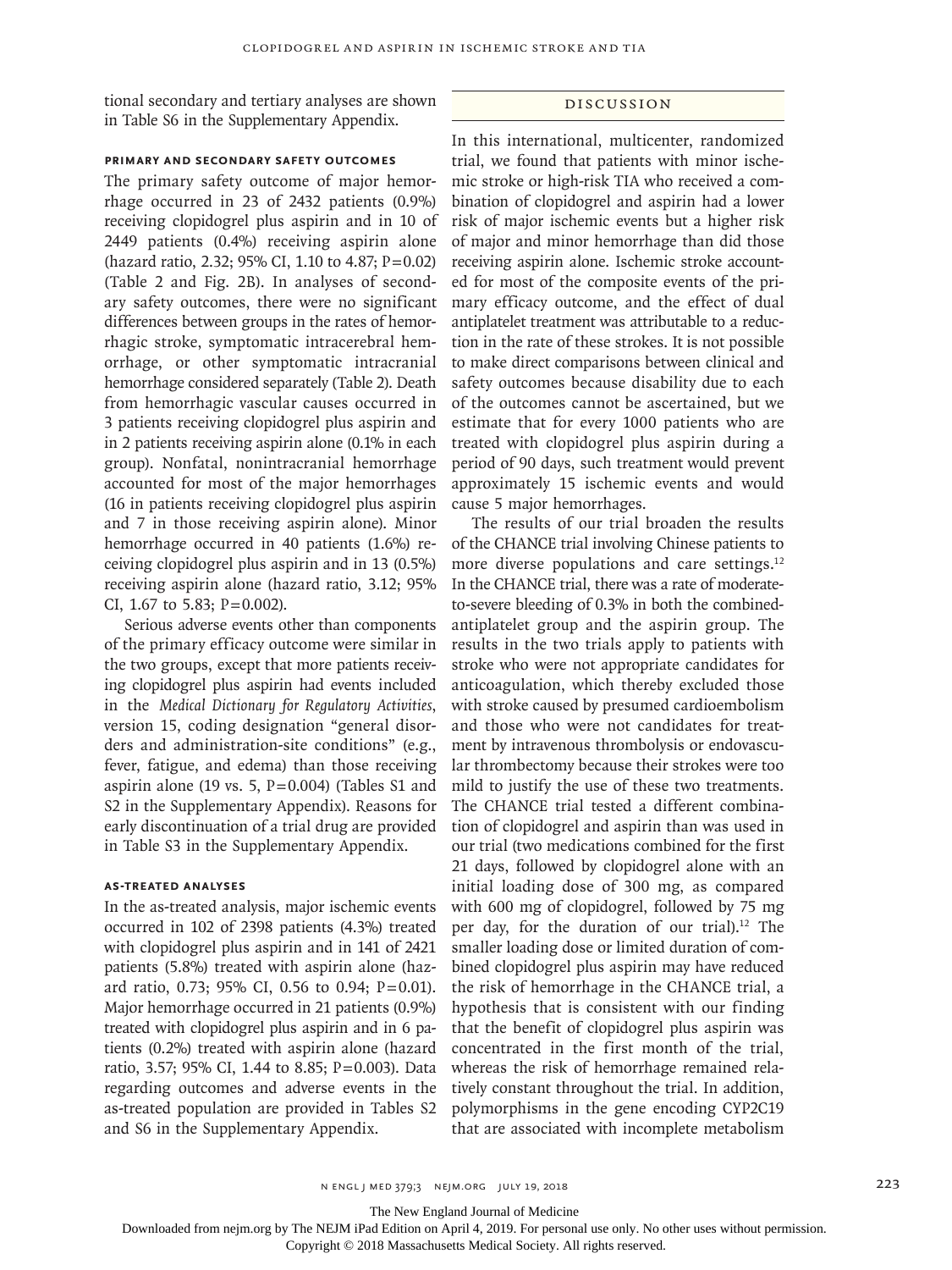of clopidogrel into its active form are common among persons of Asian ancestry.17

The international SOCRATES (Acute Stroke or Transient Ischemic Attack Treated with Aspirin or Ticagrelor and Patient Outcomes) trial compared ticagrelor, a  $P2Y_{12}$  inhibitor, with aspirin in an international population and found no between-group difference in the risk of major vascular events.18 The combination of ticagrelor and aspirin is being tested in the THALES (Acute Stroke or Transient Ischemic Attack Treated with Ticagrelor and ASA [acetylsalicylic acid] for Prevention of Stroke and Death) trial (ClinicalTrials .gov number, NCT03354429). Blockade of platelet activity beyond what is achieved by clopidogrel and aspirin may lead to excess hemorrhage. In the TARDIS (Triple Antiplatelets for Reducing Dependency after Ischemic Stroke) trial, investigators compared a combination of clopidogrel, aspirin, and dipyridamole with either clopidogrel alone or aspirin plus dipyridamole administered within 48 hours after the onset of ischemic stroke or TIA.<sup>19</sup> They found that patients who received the triple combination had no benefit with regard to the incidence and severity of recurrent stroke but had a higher rate of hemorrhage than those who received fewer medications.

Our trial has limitations. Patients with moderate-to-severe stroke, those with cardioembolic stroke, and those who are candidates for thrombolysis or thrombectomy were not represented in the trial, so results cannot be generalized to these groups. Entry criteria also resulted in a limited number of patients with symptomatic carotid atherosclerosis, a group that may benefit from platelet inhibition.<sup>20</sup> A trial drug was discontinued permanently in 29% of the patients before

trial follow-up was complete. However, rates of discontinuation were similar in the two treatment groups, and reasons for discontinuation were similar. Furthermore, most outcome events occurred early, before the majority of the discontinuations had occurred, and results in an as-treated analysis were similar to those in the intentionto-treat analysis. The overall event rates in our trial were lower than expected, $1-4$  particularly among the patients in the TIA group who had low ABCD<sup>2</sup> scores, which suggests that some patients may not have had a TIA and would have been unlikely to benefit from treatment. The aspirin dose varied in the two treatment groups, which reflected the clinical practices of local investigators; however, in a potentially underpowered analysis, no difference in treatment effect was shown across aspirin doses.

In conclusion, in patients from diverse countries with minor ischemic stroke or high-risk TIA, those who received a combination of clopidogrel and aspirin had a lower risk of a composite of ischemic stroke, myocardial infarction, or death from ischemic vascular causes but had a higher risk of major hemorrhage than patients who received aspirin alone during the 90-day trial period.

Supported by grants (U01 NS062835, U01 NS056975, and U01 NS059041) from the National Institute of Neurological Disorders and Stroke. Sanofi provided clopidogrel and placebo for 75% of the patients in the trial.

Dr. Johnston reports receiving grant support from Astra-Zeneca; Dr. Easton, receiving grant support from AstraZeneca and consulting fees from Boehringer Ingelheim; Ms. Farrant, receiving grant support from AstraZeneca; and Dr. Kim, receiving grant support from SanBio and fees for serving as a member of a data and safety monitoring board from Neuravi. No other potential conflict of interest relevant to this article was reported.

Disclosure forms provided by the authors are available with the full text of this article at NEJM.org.

#### **References**

**1.** Johnston SC, Gress DR, Browner WS, Sidney S. Short-term prognosis after emergency-department diagnosis of transient ischemic attack. JAMA 2000;284:2901-6. **2.** Coull AJ, Lovett JK, Rothwell PM. Population based study of early risk of stroke after transient ischaemic attack or minor stroke: implications for public education and organisation of services. BMJ 2004;328:326.

**3.** Giles MF, Rothwell PM. Risk of stroke early after transient ischaemic attack: a systematic review and meta-analysis. Lancet Neurol 2007;6:1063-72.

**4.** Wu CM, McLaughlin K, Lorenzetti DL, Hill MD, Manns BJ, Ghali WA. Early risk of stroke after transient ischemic attack: a systematic review and meta-analysis. Arch Intern Med 2007;167:2417-22.

**5.** Amarenco P, Lavallee PC, Labreuche J, et al. One-year risk of stroke and major cardiovascular events after transient ischemic attack or minor ischemic stroke. N Engl J Med 2016;374:1533-42.

**6.** Kernan WN, Ovbiagele B, Black HR, et al. Guidelines for the prevention of stroke in patients with stroke and transient ischemic attack: a guideline for healthcare professionals from the American Heart Association/American Stroke Association. Stroke 2014;45:2160-236. **7.** Antithrombotic Trialists' Collaboration. Collaborative meta-analysis of randomised trials of antiplatelet therapy for prevention of death, myocardial infarction, and stroke in high risk patients. BMJ 2002;324:71-86.

**8.** CAST (Chinese Acute Stroke Trial) Collaborative Group. CAST: randomised placebo-controlled trial of early aspirin use in 20,000 patients with acute ischaemic stroke. Lancet 1997;349:1641-9.

**9.** International Stroke Trial Collaborative Group. The International Stroke Trial (IST): a randomised trial of aspirin, subcutaneous heparin, both, or neither among 19435 patients with acute ischaemic stroke. Lancet 1997;349:1569-81.

224 **n ENGL j MED 379;3** NEJM.ORG JULY 19, 2018

The New England Journal of Medicine